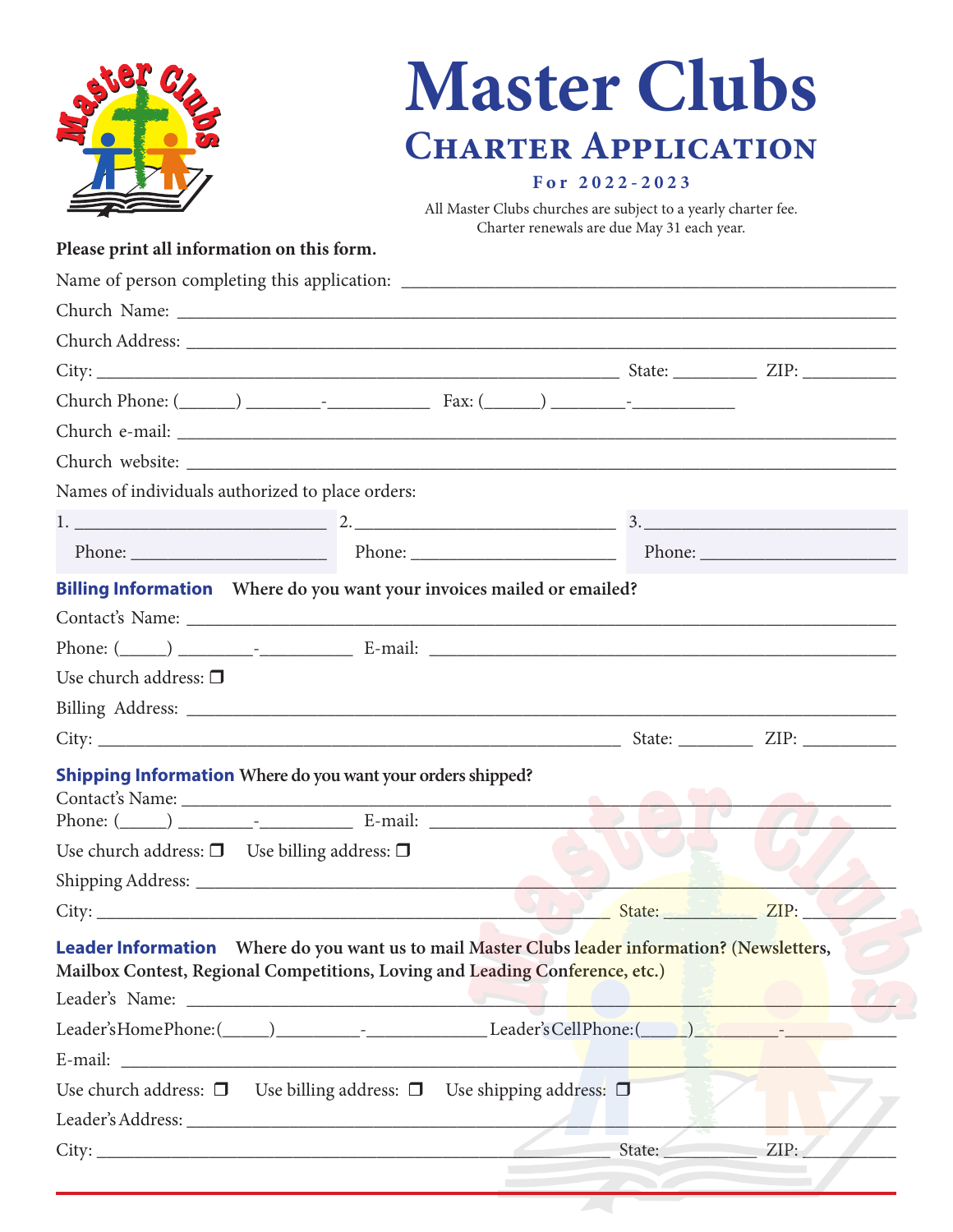# **Questions**

# **Please help us serve you better by answering the following questions:** How many children do you expect to have in each department? Beginner: \_\_\_\_ Primary: \_\_\_\_ Junior: \_\_\_\_ Will your Club program run year round or only during the school year?  $\Box$  Year Round  $\Box$  School Year What day of the week and at what time will your Club start? Day: \_\_\_\_\_\_\_\_\_\_\_\_\_\_\_ Time: \_\_\_\_\_\_\_\_\_\_\_\_\_ Does your church have a gymnasium?  $\Box$  No gym  $\Box$  Full-size  $\Box$  Half court Would your church be interested in hosting a Master Clubs Training session?  $\Box$  Yes  $\Box$  No ▶ Would your church be interested in competing in a Regionals Competition if one was offered in your geographical area?  $\Box$  Yes  $\Box$  No If yes, how far would you be willing to travel? \_\_\_\_\_\_\_ miles  $\triangleright$  Is your church interested in a Junior High and/or Senior High program from Master Clubs?  $\Box$  Yes  $\Box$  No ▶ How did you hear about Master Clubs?  $\Box$  Religious Publication or Periodical  $\Box$  Another Church or Pastor-Please name church or pastor:  $\Box$  Internet Search or Master Clubs Website  $\Box$  Loving and Leading Conference r Other Conference: \_\_\_\_\_\_\_\_\_\_  $\Box$  Brochure Mailing  $\square$  Promotional DVD  $\Box$  Other—Please describe: \_\_\_\_\_\_\_\_\_\_\_\_\_\_\_\_\_\_\_\_\_\_\_\_\_\_\_\_\_\_\_\_

# **Charter Services**

We are grateful for your first time use of Master Clubs in your church. Together, our goal is to bring glory to God, to motivate children to develop a pattern of Christian growth, and to provide leaders with the tools to accomplish this.

# **These Services Are Provided Through The Charter Fee**

- 1. Access to purchase all curriculum, awards, and Master Clubs materials provided by Master Ministries
- 2. Priority assistance to leaders by means of printed mailings and digital communication (e-mail, website, social networking)
- 3. Priority assistance and scheduling for Master Ministries staff to train leaders on site
- 4. Free help desk to all Master Clubs leaders at (800) 451-5023
- 5. Eligibility to enter any of the competitions provided by Master Ministries: Regionals and the Mailbox Contests
- 6. Eligibility of Ambassador Award recipients to apply for the Ambassador College Scholarship (\$5 of each charter fee is designated for this fund)

**The initial Charter Fee is \$150 and includes your Director's Kit (shipping fees do apply). Charter fees are due annually by May 31st and are not refundable.**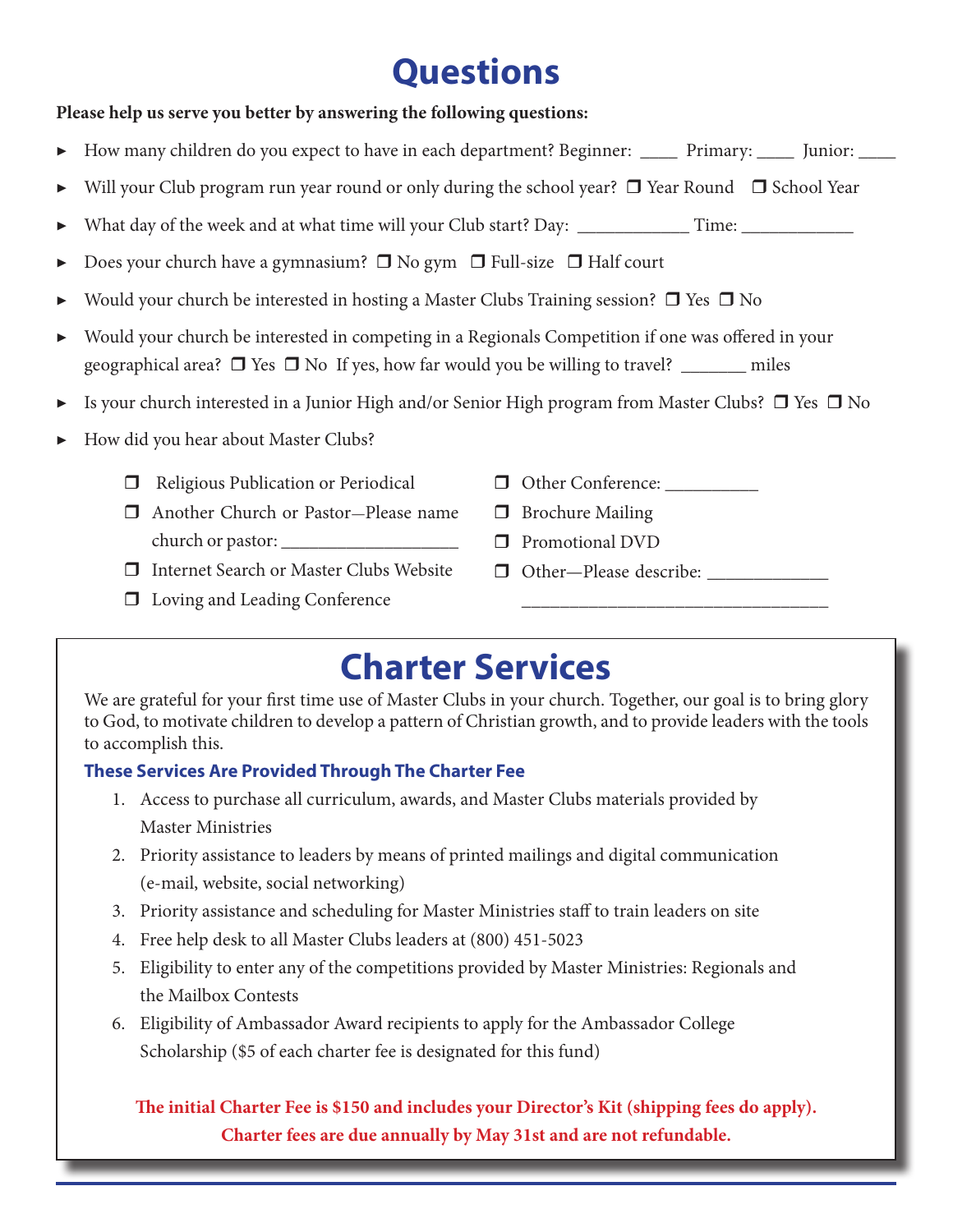# **Director's Kit**

## **Training Materials**

Master Clubs Leader Training Guide-4 Master Clubs Leader Training Power Point Download Teaching Children God's Wonderful Word

# **Teacher Resources**

Parent Take Home Notes-50 Master Club Invitation Brochures-50

# **Beginner Material**

Little Treasures' Project Book Beginner Leader Guide Little Lambs' Student Pack Little Shepherds' Student Pack Beginner Membership Requirements-25

## **Primary Material**

Servants' (1st Grade) Student Pack Stewards' (2nd Grade) Student Pack Soldiers' (3rd Grade) Student Pack Primary Membership Requirements-25 Primary Leader Guide 30 Primary Lesson Plans Set #1

### **Junior Material**

Ambassadors' Bronze Student Pack and Leader Guide Ambassadors' Silver Project Book and Leader Guide Ambassadors' Gold Project Book and Leader Guide Ambassadors' Membership Guide-10 Discovery Bible Study Books-Set of 16 Around the World Biography Pamphlets-Set of 16

# **To see a complete catalog of our products, visit www.masterclubs.org**

# **Director's Kit Order Form**

|                                                                                                                                                           |  |                    | <b>Price</b> |  |  |
|-----------------------------------------------------------------------------------------------------------------------------------------------------------|--|--------------------|--------------|--|--|
| <b>MASTER CLUBS DIRECTOR'S KIT</b><br>(See top of this page for a detailed listing of the contents-over \$200 worth of material is packed into this box!) |  |                    | <b>FREE</b>  |  |  |
|                                                                                                                                                           |  | <b>CHARTER FEE</b> | \$150.00     |  |  |
|                                                                                                                                                           |  | <b>SHIPPING</b>    |              |  |  |
| Lower $48 \text{ states} - $15.00$                                                                                                                        |  |                    |              |  |  |
| HI, AK, or other countries may call for a shipping quote<br>H                                                                                             |  |                    |              |  |  |
|                                                                                                                                                           |  | <b>TOTAL</b>       |              |  |  |
|                                                                                                                                                           |  | (Payment enclosed) |              |  |  |
|                                                                                                                                                           |  |                    |              |  |  |
| $\Box$ Visa<br>$\Box$ MasterCard<br>$\Box$ Discover                                                                                                       |  |                    |              |  |  |
|                                                                                                                                                           |  |                    |              |  |  |
|                                                                                                                                                           |  |                    |              |  |  |
| <b>Send Order To:</b><br>The Charter Application Process Is Complete When:                                                                                |  |                    |              |  |  |

- **• the Charter Application is completed**
- **• the Director's Kit Order Form is completed with payment**
- **• the Statement of Faith on page 4 is signed**
- **• the Financial Policy is signed**

# **Master Ministries Charter Application 1369C Woodville Pike Milford, OH 45150 Toll Free: (800) 451-5023 Fax: (866) 466-0219**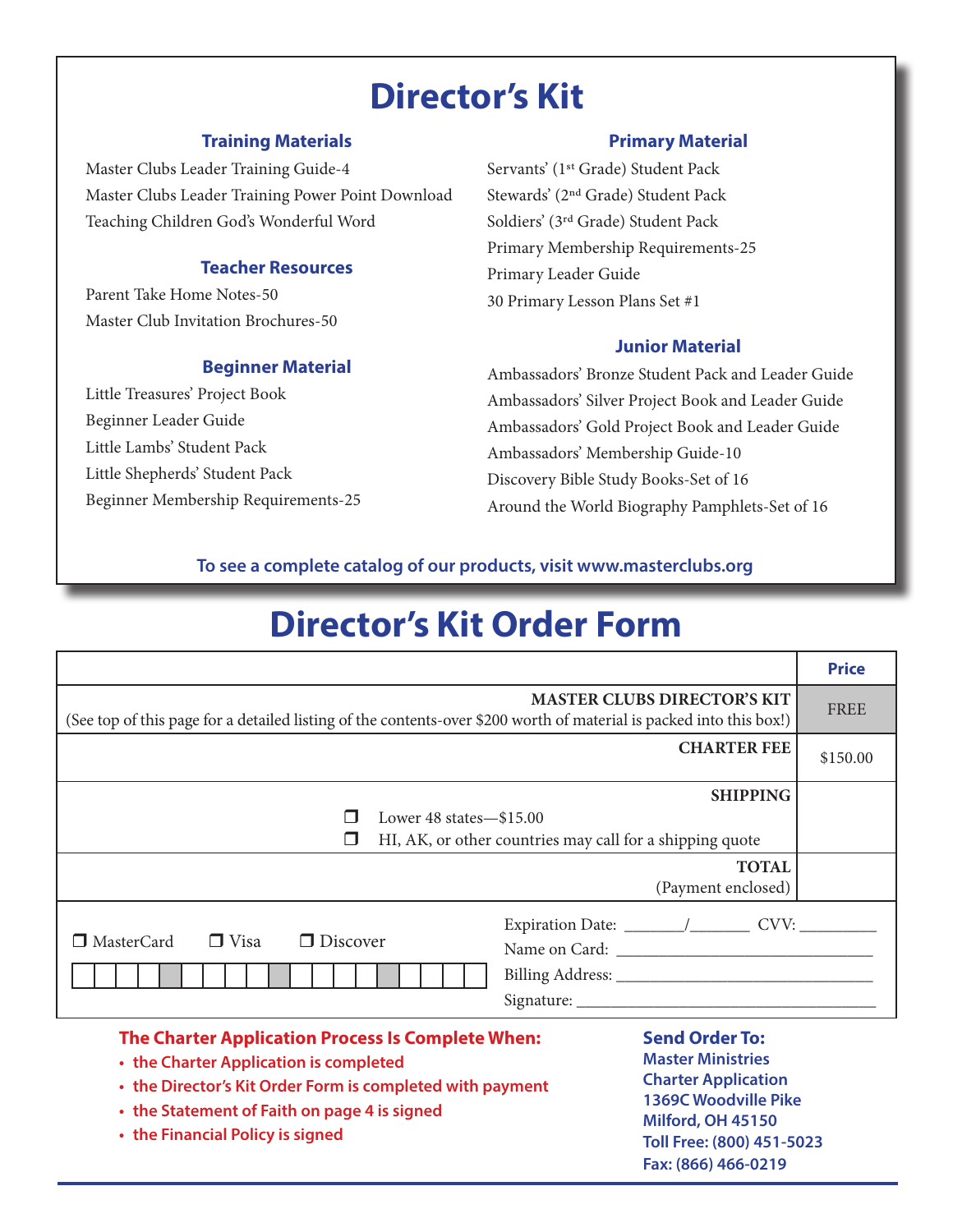# **Statement of Faith**

# **God**

We believe that God eternally exists in three distinct persons each equal in attributes and power—God the Father, God the Son, and God the Holy Spirit. We believe that Jesus is God's only Son who is without sin and who came to earth for the express purpose of giving His life to be a ransom for the sins of all people. We believe that Jesus is God. We believe that the Holy Spirit is God. We believe the Holy Spirit indwells each believer. We believe that the Holy Spirit glorifies Jesus Christ. We do not believe in the modern tongues movement. We believe that the triune God created all things and holds all things together. We believe that God is sovereign over all things in heaven, in earth, and under the earth and that His will is being and will be accomplished in these same three realms.

# **The Bible**

We believe that the Bible consists of only sixty-six books (Genesis through Revelation). We believe that God breathed the very words of Scripture (all of them) and superintended the men whom He chose in the process each had in writing the Scripture. We believe that God has preserved His Word in New Testament form in the manuscript text known as the Textus Receptus. We further believe that God has preserved His Word in Old Testament form in the manuscript text known as the Masoretic Text. Finally, we believe we have His preserved Word in the English language in the Bible known as the King James Version or Authorized Version. The King James Version is our sole authority for all purposes of reading and studying in English. The Bible is our sole rule of faith and practice.

# **The Church**

We believe that the church is a local, visible assembly of saved persons who have been baptized by immersion after their salvation experience. We believe that the church has only two offices—pastor and deacon. We believe that the church has only two ordinances— Baptism and the Lord's Supper (the former being prerequisite to the latter). We believe that the church's primary and all-important business is to tell every person in the world about the saving gospel of Jesus Christ, baptize those who accept Jesus as their Saviour, and teach them to observe His Word. We believe the church is the designated agency which is and will perpetuate in the aforementioned manner until Christ returns.

### **Salvation**

We believe that salvation is by grace through faith in Jesus Christ as Saviour. We believe that a person must repent of his or her sin in order to be saved. We believe that all persons are dead in sin from their birth and must be born-again by faith in the finished work of Jesus Christ on the cross of Calvary. We believe in the eternal security of the believer based on the Word of God. We believe that salvation is the gift of God and unable to be earned by any means.

### **The Second Coming**

We believe that the Second Coming of Jesus Christ will be in two parts. First, we believe in a pre-tribulation return by Christ in the sky to take His church up into heaven; and second, we believe in a physical return of Christ to the earth bringing His saints with Him at the end of the tribulation wherein He will defeat all enemies and set-up His earthly, millennial kingdom.

### **The Resurrection**

We believe in a bodily resurrection of all persons. We believe that the body, soul, and spirit of each person will be re-united and the body changed to accommodate his or her respective destiny of eternal abode. Those who have trusted Jesus Christ as their Saviour will receive glorified bodies capable of heavenly transport. Those who die in their sins will have their bodies resurrected and equipped only to stand before Jesus to be judged and condemned to an eternal existence of pain, agony, and suffering in hell—a place of literal fire and torment.

#### **Missions**

We believe in missions. We believe God is a missionary God. We believe the Bible is a missionary book. We believe our primary efforts must be missionary, church planting, and evangelistic efforts!

### **For the Pastor**

As the Senior Pastor, I understand that Master Clubs, a ministry of First Baptist Church in Milford, Ohio, will seek to disciple our children with Bible truths using materials that are based on the King James Version of the Bible.

I testify that our church is either a Baptist church or a church that is intentionally teaching Baptist doctrine as outlined in the Master Clubs Statement of Faith. I understand that Master Clubs encourages this ecclesiastical separation for the purpose of protecting our children in group competitions from the doctrines of other churches.

I understand that signing this Statement of Faith does not require that I personally adhere to these specific statements, but that I understand what Master Clubs plans to teach our children.

Senior Pastor's Name (please print): \_\_\_\_\_\_\_\_\_\_\_\_\_\_\_\_\_\_\_\_\_\_\_\_\_\_\_\_\_\_\_\_\_\_\_\_\_\_\_\_\_\_\_\_\_\_\_\_\_\_\_\_\_\_\_\_\_\_\_\_\_

Senior Pastor's Signature: \_\_\_\_\_\_\_\_\_\_\_\_\_\_\_\_\_\_\_\_\_\_\_\_\_\_\_\_\_\_\_\_\_\_\_\_\_\_\_\_\_\_\_\_\_\_\_\_ Today's Date: \_\_\_/\_\_\_/\_\_\_

This Charter Application will not be honored without this signed Statement of Faith.